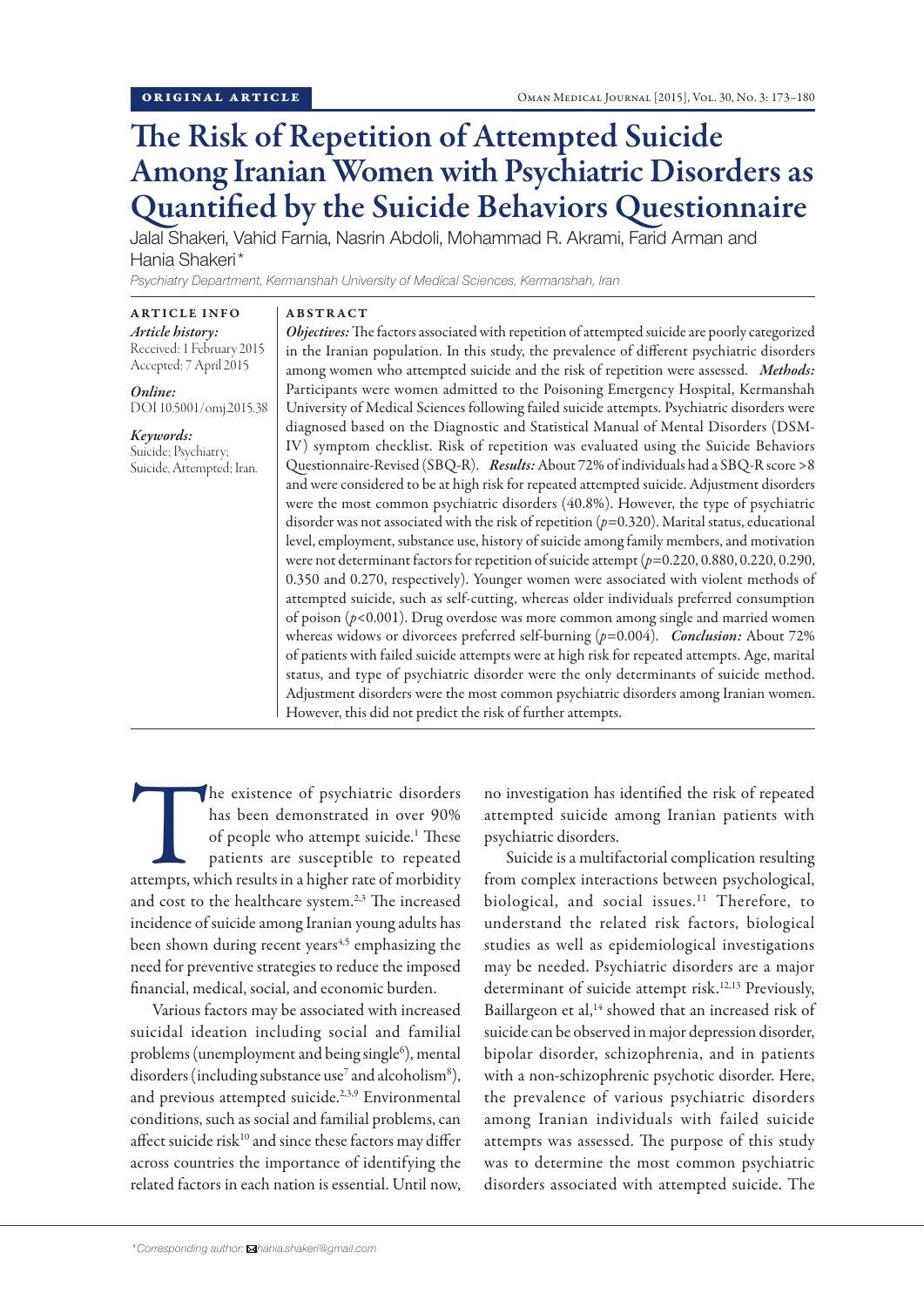risk of repeated attempted suicide was assessed using a revised version of the Suicide Behaviors Questionnaire (SBQ-R). Identifying the disorders related to suicide has a predictive value and may be helpful in implementation of preventive strategies among affected individuals. Detecting patients who are at high risk of repeated attempted suicide may assist clinicians to apply more cautious therapeutic procedures among these patients.

# METHODS

In this descriptive cross study, women who attempted suicide and were referred to Poisoning Emergency Hospital, Kermanshah University of Medical Sciences were investigated. The hospital specializes in psychiatric disorders and has a devoted emergency section for suicide and poisoning.

In our study, patients were assured about the confidentiality of their information in order to increase responsiveness. Written consent was obtained from each patient or her caregiver before enrollment. Participation in the investigation was voluntarily. The study was approved by the research ethics committee of Kermanshah University of Medical Sciences. Data was collected over a period of six years, between 2008 and 2013.

Women who attempted suicide and were admitted in the emergency ward were invited to participate in this investigation. Patients from the critical care unit were not recruited. According to the algorithm for management of patients with recent suicide attempt,<sup>15</sup> patients were initially evaluated to assess medical stability. After toxicology screens and medical stabilization, patients were admitted into a safe environment with 24-hour observation and suicide precautions. Careful histories including risk factors for suicide were obtained. Physical examinations and mental status assessment were performed. Patients were referred to an appropriate facility to coordinate care with specialists. Patients included in the study declared that this was their first attempted suicide. Declaration of attempted suicide was confirmed by the patients' caregiver or a family member. Patients who were unwilling to participate in the investigation were excluded as well as those with medical or neurological conditions that would render them incapable for a protracted interview, or who denied commitment of suicide attempt. Here, we only investigated women who attempted suicide,

and those who performed deliberate self-harm (DSH) were excluded since DSH can be observed among people under stress and is used as a means of coping.

Demographic characteristics including age, marital status, educational level, occupation, past medical and psychiatric history (including any history of drug abuse) were collected as well as information relating to the history of attempted suicide in the family, number of suicide attempts, utilized method for attempted suicide, and suicide motivation. The data was collected and indexed using pre-prepared forms. The Diagnostic and Statistical Manual of Mental Disorders (DSM-IV) symptom checklist was used, which can identify 29 different psychiatric disorders.<sup>16,17</sup> However, since most of the patients were unable to participate in long and time-consuming interviews, eight major disorders including dysthymia, major depression, generalized anxiety disorder (GAD), phobia, personality disorders, obsessive compulsive disorder (OCD), adjustment disorders, and psychotic disorders were selected and assessed. The following aspects were evaluated to diagnose these disorders based on DSM-IV instrument and diagnosis based on the following features:

Dysthymic disorder. Diagnosed based on the patient having a depressed mood more days than not, as indicated either by subjective account or observation by others, for at least two years and the presence while depressed of at least two of the following symptoms: poor appetite or overeating; insomnia or hypersomnia; low energy or fatigue; low self-esteem, poor concentration or difficulty making decisions; feelings of hopelessness; no major depressive episode; no manic, mixed, or hypomanic episodes. Additionally does not meet criteria for cyclothymic disorder; not superimposed upon another psychosis; not due to medical condition or substance use; symptoms cause significant distress or impairment in functioning.

Major depression. Diagnosed based on at least five of the following symptoms present during the same two week period, with at least one being a depressed or irritable mood and/or diminished interest or pleasure: a >5% weight change; sleep disturbance; psychomotor agitation or retardation; low energy; negative self-attitude; impaired concentration;

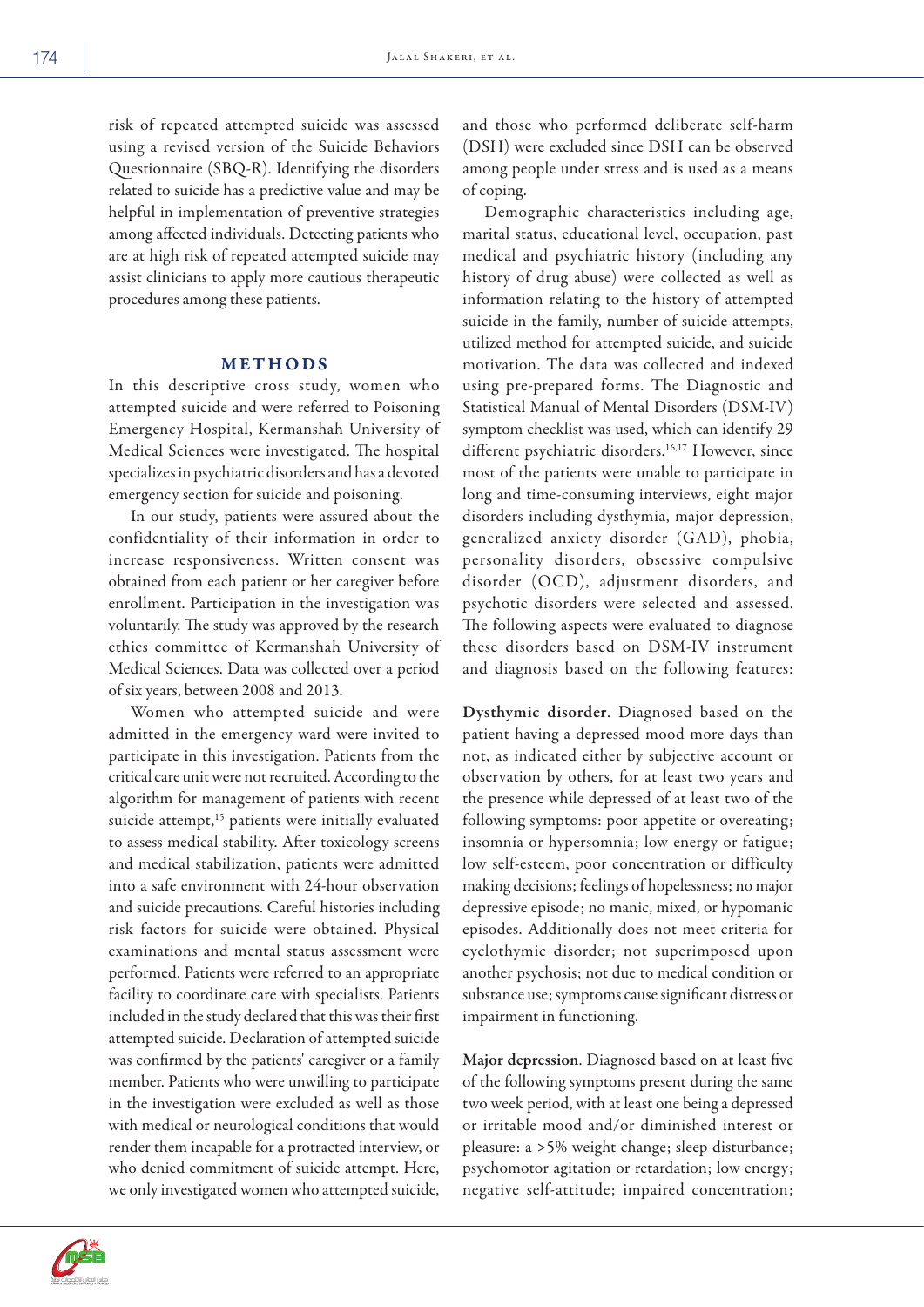recurrent thoughts of death, or suicide attempt or plan; and not coincident with a mixed episode; druginduced or induced by a medical condition; and not superimposed upon another psychosis.

Generalized anxiety disorder. Diagnosed based on excessive anxiety and worry for at least a six-month period; subject finds it difficult to control the worry; restlessness; being easily fatigued; difficulty concentrating or mind going blank; irritability; muscle tension; sleep disturbance; the anxiety, worry, or physical symptoms cause clinically significant distress or impairment in social, occupational, or other important areas of functioning; and not due to medical condition or substance use, and not just occurring during episode of mood, psychotic, or pervasive developmental disorder.

Phobia. Diagnosed based on fear of circumscribed stimulus; exposure provokes anxiety; avoidance or endured with intense anxiety; interference with activities or marked distress about having fear; recognizes fear as unreasonable or excessive; phobic stimulus is unrelated to content of another disorder.

Obsessive compulsive disorder. Diagnosed based on obsessions defined as recurrent and persistent thoughts, impulses, or images that are experienced, at some time during the disturbance, as intrusive and inappropriate and that caused marked anxiety or distress; thoughts, impulses, or images are not just excessive worries about real-life problems; attempts to ignore or suppress thoughts, impulses, and images, or to neutralize them with other thought or action.

Psychosis disorder. Diagnosed based on two (or more) of the following, each present for a significant portion of time during a one-month period (or less if successfully treated): bizarre delusions; hallucinations; disorganized speech (frequent derailment or incoherence); grossly disorganized or catatonic behavior; negative symptoms, i.e., affective flattening, alogia, or avolition; social or occupational dysfunction; continuous signs of disturbance for at least six months, which can include prodromal and residual periods; and not due to substance use or medical condition.

Personality disorders. Diagnosed based on an enduring pattern of inner experience and behavior

that deviates markedly from the expectations of the individual's culture; the enduring pattern is inflexible and pervasive across a broad range of personal and social situations; the enduring pattern leads to clinically significant distress or impairment in social, occupational, or other important areas of functioning; the pattern is stable and of long duration, and its onset can be traced back at least to adolescence or early adulthood; the enduring pattern is not better accounted for as a manifestation or consequence of another mental disorder; the enduring pattern is not due to the direct physiological effects of a substance or a general medical condition.

Adjustment disorders. Diagnosed based on development of clinically significant emotional or behavioral symptoms in response to an identifiable psychosocial stressor; significant impairment in social, occupational, or academic functions; the stress-related disturbance does not meet the criteria for another specific disorder; once the stressor (or its consequences) has terminated, the symptoms do not persist for more than an additional six months.

The time taken for assessment of psychiatric disorders was about 30–40 minutes. The forms and checklists were filled out by the research team with the help of a psychologist. The diagnosis was finally confirmed by an expert psychiatrist via a clinical interview. All the interviews were performed by a psychiatrist. A psychiatry resident and a social worker were also present.

The SBQ-R is a validated questionnaire to identify patients at risk of attempted suicide. The admissible sensitivity (80%) and specificity (91%) of this questionnaire among adult psychiatric inpatients has been well-documented.18 The questionnaire consisted of four items that evaluated a different dimension of suicidality. Item-1 taps into the lifetime suicide ideation (or suicide attempts), item-2 assesses the frequency of suicidal ideation over the past year, item-3 taps into the threat suicide attempt and, finally, item-4 evaluates the self-reported likelihood of suicidal behavior in the future. The total score ranges from three to 18. Scores greater than 7 in the general population and ≥8 among patients with psychiatric disorders are considered high risk of suicidality.<sup>18</sup>

The questionnaire used in this study has previously been validated in Farsi.19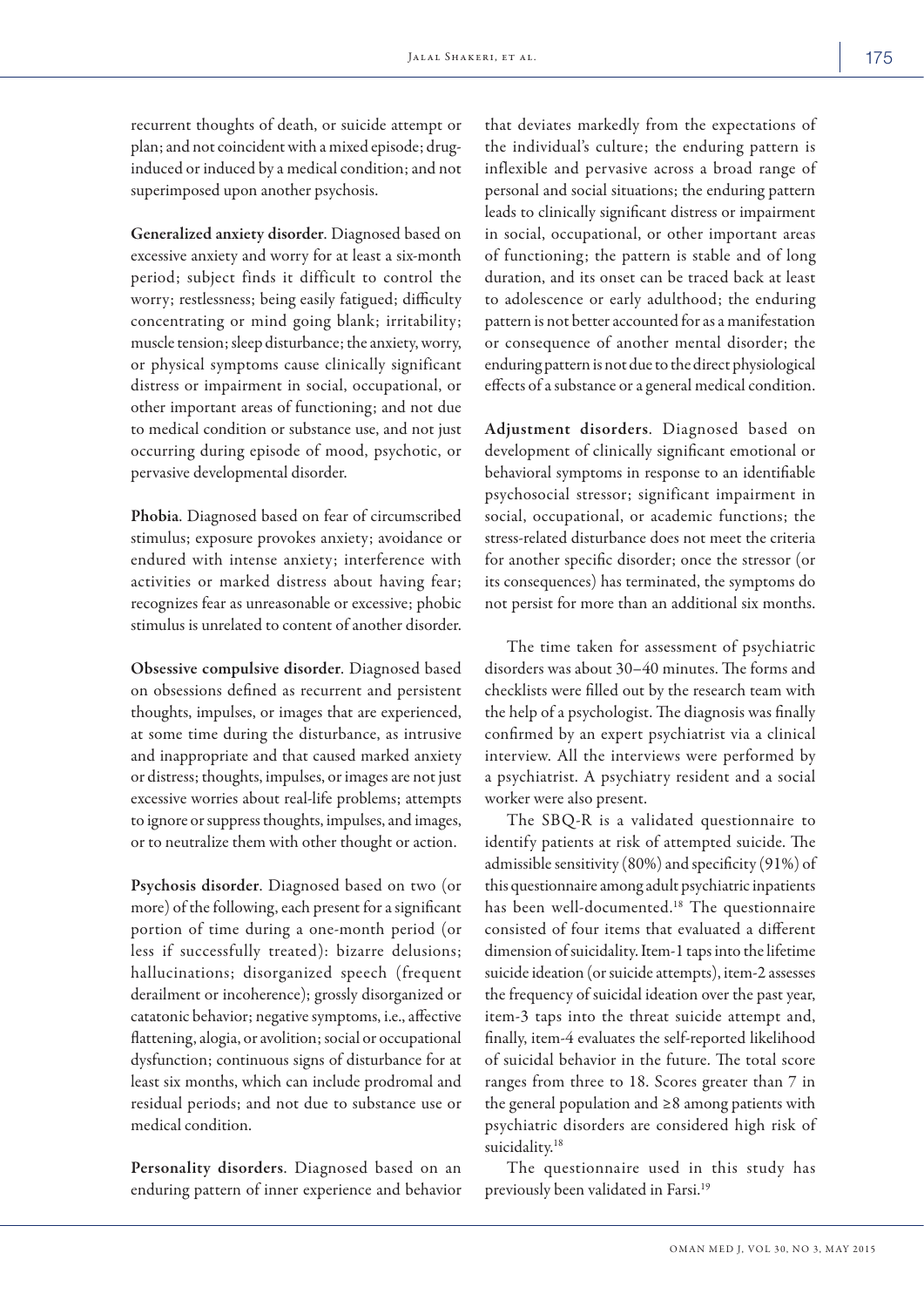All statistical analysis was performed using SPSS, version 18 (SPSS Inc., Chicago, USA). Categorical variables were expressed as frequency and continuous variables were described as mean ±standard deviation (SD). Chi-square test was used to identify differences in suicide methods, educational level, occupation, and motivations between various psychiatric disorders. Comparison of means was performed using one-way analysis of variances (ANOVA). A *p*-value <0.050 was considered significant.

# RESULTS

A total of 400 patients with mean age of 27.7±9.4 years were included in the study. Most of the women were married (42.5%), employed (61.8%), and had low level of education [Table 1]. The majority of patients declared that this was their first attempted suicide (n=290; 72.5%), whereas two and three attempts were observed in 98 patients (24.5%) and 12 patients (3%), respectively. Two hundred and seventy patients (67.5%) had no previous contact with psychiatric services. Only 16.3% of subjects (n=65) had previous history of admission in psychiatric wards. The most commonly utilized method for attempted suicide was burning with fire (43.5%) followed by drug overdose (36.3%). History of addiction and drug abuse was detected only in 15.8% of patients.

The most common psychiatric disorder detected among our patients were adjustment disorders (40.8%). Major depression, dysthymia, personality disorders, psychotic disorders, OCD, phobia, and GAD were detected in 89 (22.3%), 49 (12.3%), 36 (9%), 32 (8.0%), 20 (5.0%), 10 (2.5%) and 1 (0.3%) patients, respectively. The most common motivations for suicide attempt were family problems and emotional failure (37.3% and 36.3%, respectively).

Based on interpretation of SBQ-R scores, the patients were divided into two groups. Two hundred and eighty seven patients (72%) had SBQ-R score ≥8 and were considered to be susceptible to repeated suicide. Marital status, educational level, employment and the type of psychiatric disorder had no significant influence on SBQ-R score (*p*=0.220, *p*=0.880, *p*=0.220, and *p*=0.200, respectively). A history of admission in psychiatric wards, drug abuse, and of attempted suicide among family members were also not associated with risk of repeated attempted suicide (*p*=0.290, *p*=0.290, and *p*=0.350, Table 1: The baseline characteristics among patients who had attempted suicide.

| Category                                                | Number                    |  |
|---------------------------------------------------------|---------------------------|--|
| <b>Marital status</b>                                   |                           |  |
| Single                                                  | 144 (36.0%)               |  |
| Married                                                 | 170 (42.5%)<br>86 (21.5%) |  |
| Divorced/widow                                          |                           |  |
| <b>Educational level</b>                                |                           |  |
| Illiterate                                              | 69(17.3%)                 |  |
| Primary                                                 | 124 (31.0%)               |  |
| High school                                             | 120 (30.0%)               |  |
| College                                                 | 58 (14.5%)                |  |
| University education                                    | $29(7.3\%)$               |  |
| Previous history of admission in psychiatric wards      |                           |  |
| Yes                                                     | $65(16.3\%)$              |  |
| No                                                      | 335 (83.8%)               |  |
| Employment                                              |                           |  |
| Employed                                                | 247 (61.8%)               |  |
| Unemployed                                              | 153 (38.3%)               |  |
| Suicide attempt                                         |                           |  |
| First                                                   | 290 (72.5%)               |  |
| Second                                                  | 98 (24.5%)                |  |
| Third                                                   | $12(3.0\%)$               |  |
| History of suicide attempts among family members<br>Yes | 52 (13.0%)                |  |
| No                                                      | 348 (87.0%)               |  |
|                                                         |                           |  |
| <b>History of drug abuse</b>                            |                           |  |
| Yes<br>No                                               | $63(15.8\%)$              |  |
|                                                         | 337 (84.3%)               |  |
| <b>Motivation for suicide</b>                           |                           |  |
| Emotional failure                                       | 145 (36.3%)               |  |
| Educational problems                                    | $20(5.0\%)$               |  |
| Problems with family members                            | 149 (37.3%)               |  |
| Financial difficulties                                  | $42(10.5\%)$              |  |
| Other                                                   | $44(11.0\%)$              |  |
| The applied method for suicide                          |                           |  |
| Overdose                                                | 145 (36.5%)               |  |
| Poison                                                  | 70 (17.5%)                |  |
| Self-burning                                            | 174 (43.5%)               |  |
| Self-cutting with knife                                 | $11(2.8\%)$               |  |
| Psychiatric diagnosis                                   |                           |  |
| Dysthymia                                               | 49 (12.3%)                |  |
| Major depression                                        | 89 (22.3%)                |  |
| Generalized anxiety disorder                            | $1(0.3\%)$                |  |
| Personality disorders                                   | 36 (9.0%)                 |  |
| Obsessive compulsive disorder                           | $20(5.0\%)$               |  |
| Adjustment disorder                                     | 163 (40.8%)               |  |
| Psychotic disorders                                     | 32 (8.0%)                 |  |
| Phobia                                                  | $10(2.5\%)$               |  |

respectively). The effects of motivation of the suicide attempt on SBQ-R score were also insignificant  $(p=0.270)$  [Table 2]. Patients who had SBQ score  $\geq 8$ were significantly older showing that younger ages are associated with lower risk of repeated attempted suicide (*p*<0.001). Single and married individuals had tried to commit suicide with overdose consumption

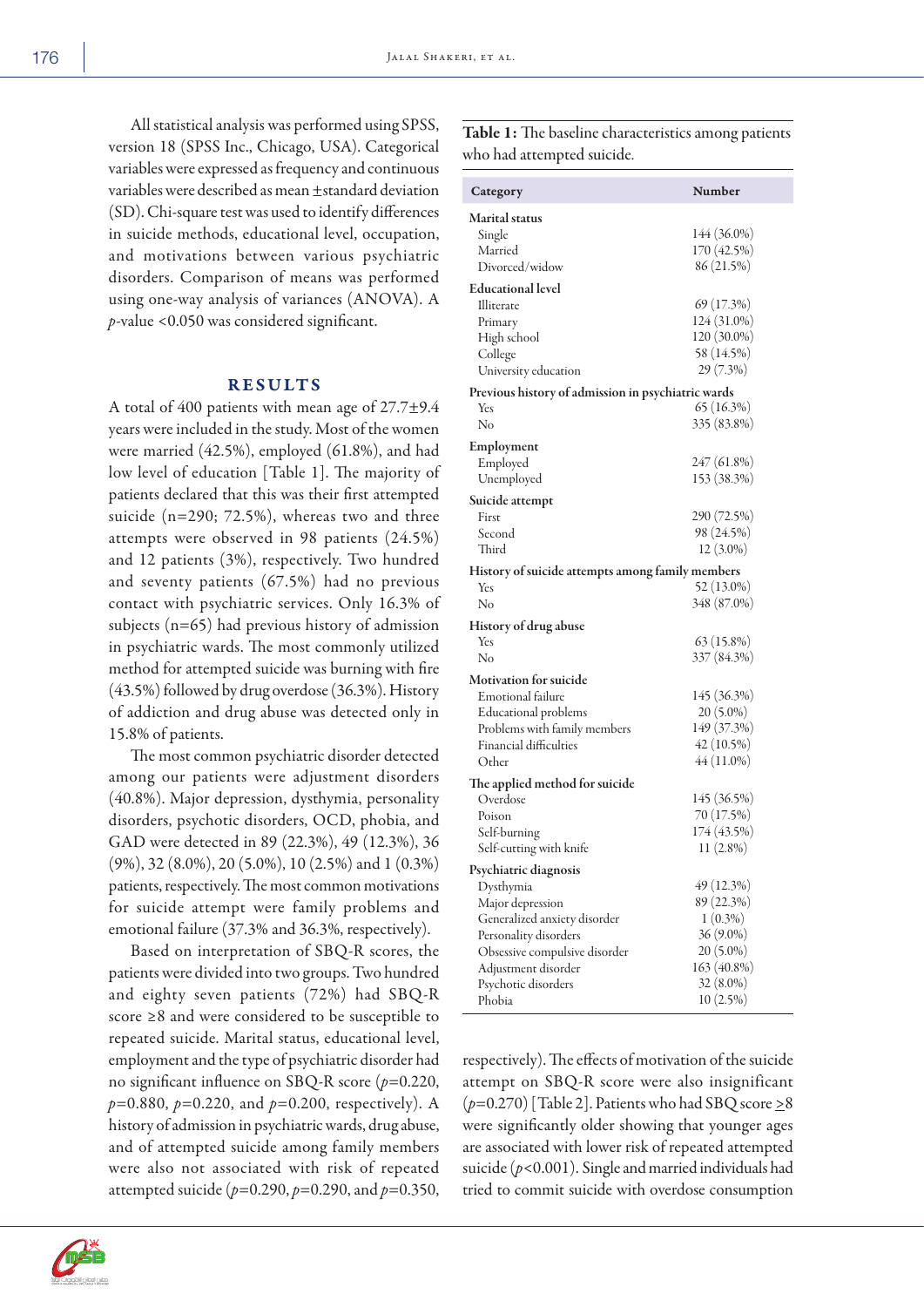|                                         | SBQ-R score* |                  |            |
|-----------------------------------------|--------------|------------------|------------|
| Category                                | $\geq 8$     | < 8              | $p$ -value |
| Marital status                          |              |                  |            |
| Single                                  | 98           | 48               |            |
| Married                                 | 128          | 42               | 0.220      |
| Divorced/widow                          | 63           | 23               |            |
| <b>Educational level</b>                |              |                  |            |
| Illiterate                              | 50           | 19               |            |
| Primary                                 | 89           | 35               |            |
| High school                             | 89           | 31               | 0.880      |
| College*                                | 40           | 18               |            |
| University education                    | 19           | 10               |            |
| Employment                              |              |                  |            |
| Employed                                | 181          | 66               |            |
| Unemployed                              | 106          | 47               | 0.220      |
| Suicide attempt                         |              |                  |            |
| First                                   | 210          | 80               |            |
| Second                                  | 60           | 38               | 0.420      |
| Third                                   | 9            | 3                |            |
| Previous admission in psychiatric wards |              |                  |            |
| Yes                                     | 49           | 16               |            |
| No                                      | 238          | 97               | 0.290      |
| <b>History of drug abuse</b>            |              |                  |            |
| Yes                                     | 43           | 20               |            |
| No                                      | 244          | 93               | 0.290      |
| History of suicide among family members |              |                  |            |
| Yes                                     | 39           | 13               |            |
| No                                      | 248          | 100              | 0.350      |
| <b>Motivation for suicide</b>           |              |                  |            |
| Emotional failure                       | 104          | 41               |            |
| <b>Educational</b> problems             | 17           | 3                |            |
| Problems with family                    | 108          | 41               |            |
| members                                 |              |                  | 0.270      |
| Financial difficulties                  | 25           | 17               |            |
| Other                                   | 33           | 11               |            |
| Psychiatric diagnosis                   |              |                  |            |
| Dysthymia                               | 32           | 17               |            |
| Major depression                        | 65           | 24               |            |
| Generalized anxiety disorder            | 1            | $\boldsymbol{0}$ |            |
| Personality disorder                    | 28           | 8                |            |
| Obsessive compulsive                    | 15           | 5                | 0.200      |
| disorder                                |              |                  |            |
| Adjustment disorders                    | 109<br>28    | 54<br>4          |            |
| Psychotic disorders<br>Phobia           | 9            | 1                |            |

Table 2: The effect of various factors on risk of repetition of suicide attempt assessed by the Suicide

*\* The values in the SBQ-R scores represent the number of patients in that category. \*\* p-values for the Pearson Chi-square test between categorical variables.*

of pills whereas divorced and widowed participants tried self-burning more frequently  $(p=0.004)$ . Other factors such as educational level, number of suicide attempts, history of suicide attempt among family members, motivation, substance abuse, and

employment were not related to a preferred method (*p*=0.090, *p*=0.860, *p*=0.240, *p*=0.850, *p*=0.590, and *p*=0.740, respectively). Patients with dysthymia, major depression, and phobia preferred overdose with pills as a suicide method whereas self-burning was more common among patients with GAD, personality disorders, OCD, adjustment disorders, and psychotic disorders (*p*=0.030). Age was also a determinant of suicide method. Self-cutting using a knife was more frequent among younger individuals whereas older patients used poison in their attempt to commit suicide (*p*<0.001).

## DISCUSSION

Estimation of the risk of repeated attempted suicide is a major clinical challenge. Identification of those at risk is of great clinical importance because it can help to implement preventive strategies. Many factors have been described to be associated with repeated attempted suicide. Previously, Leon et al,<sup>2</sup> and Oquendo et al,<sup>3</sup> reported that patients who attempt suicide are at greater risk of further attempts. In our study, 72% of individuals who had committed at least one suicide attempt were at high risk of repeated attempts based on SBQ-R scores.

The variables associated with repeated attempts are poorly described. Previously, Sheikholeslami et al,20 reported a higher risk of repeated attempted suicide among Iranian people who had psychiatric comorbidity and were receiving poor social support. Our study revealed a significant high risk of suicide repetition among women suffering from psychiatric disorders, which is in line with Sheikholeslami's report and confirms that psychiatric disorders are major determinants of repetition of attempted suicide. Similarly, Ghanizadeh et al,<sup>21</sup> reported that nearly 70% of Iranian adolescents who committed suicide had at least one psychiatric disorder. Another study<sup>22</sup> illustrated that people in Iran who committed suicide were more likely to have no psychiatric disorder and were less likely to have used alcohol as part of the attempt, but were more likely to have been assaulted physically or verbally compared to people in developed countries.

Studies looking at the effect of other factors are also conflicted. For instance, Gladstone et al,<sup>23</sup> showed that suicide ideation is a major factor associated with repeated risk of attempted suicide; however, this finding was not supported in a study by Mann et al. $24$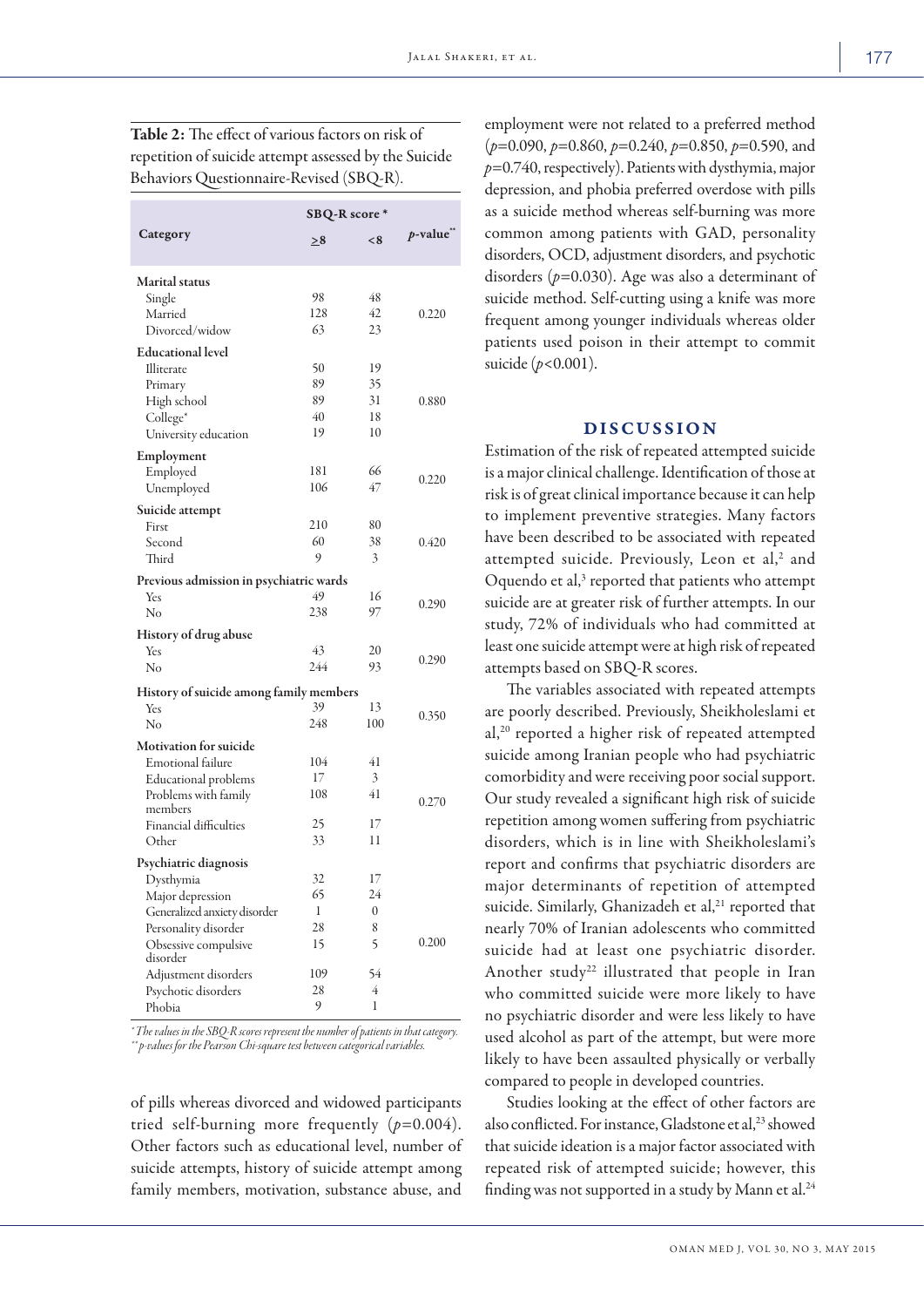The increased risk of suicide and attempted suicide among psychiatric patients has been demonstrated.25 We tried to identify the effect of various factors, including types of psychiatric disorders, on risk of repeated attempted suicide among admitted women. Our results showed that the most common psychiatric disorder accompanied with attempted suicide were adjustment disorders. However, no significant relationship was found between the two. Previous investigations on healthy Iranian soldiers with no history of psychiatric disorders revealed an association between personality characteristics (especially neuroticism) with increased risk of suicide.<sup>26</sup> This finding illustrates the probable role of personality disorders as a determinant of future attempted suicide. However, our outcomes showed no significant association between personality disorders and SBQ-R score.

Previously, Hakansson et al,<sup>27</sup> showed that younger ages and substance users are associated with repeated attempted suicide. This conflicts with our results: younger ages were associated with lower SBQ-R scores and no relationship with drug abuse could be detected with risk of repetition. One reason for this difference could be the difference in the study populations.

Hakansson et al, $27$  investigated individuals in the criminal justice population in whom the violent behaviors and cognitive problems were more common whereas we investigated the female population who had committed at least one attempted suicide, but had no background criminal history. Furthermore, Eskandarieh et al,<sup>28</sup> showed that younger aged Iranians (<30 years) were associated with more frequent suicide attempts.The mean age of attempted suicide in Iran has been reported to be between 10 to 30 years old.29,30 In this study, no direct effect of age and risk of repetition could be detected. However, younger ages were associated with adoption of more violent methods, which can lead to higher rate of successful suicide.

Beghi and Rosenbaum31 demonstrated that a history of previous attempted suicide was the strongest risk factor for further attempts, which is in line with our findings. Moreover, other factors including mood disorders, personality disorders, unemployment, and medium age were presented as risk factors for repeated attempted suicide attempt based on the findings in their review article. Our results revealed no significant effect of educational level and employment on the risk of repeated suicide attempts. Ghaleiha et al,<sup>32</sup> demonstrated that lower level of education increases the risk of suicidal behavior, which contradicts with our results. Previously, Nojomi et al,<sup>33</sup> showed that younger age and unemployment were independent predictors of suicide attempt, which was not consistent with our findings. One reason for this conflicting outcome could be differences in study population. Nojomi et al,33 investigated the general population in Iran whereas we have estimated risk of repetition among women with psychiatric disorders who had already attempted suicide.

The existence of a background psychiatric disorder could affect and camouflage the influence of employment. Although adjustment disorders were the most common psychiatric disorders among patients who attempted suicide, the risks of repetition were not associated with the type of psychiatric disorder. One reason for these conflicting results can be the complexity of contributory dynamics of suicide and the existence of various factors affecting these relationships which may also differ between individuals.34,35 The conflicting results between our results and Beghi and Rosenbaums' findings can be due to unadjusted analysis for these variables.

Self-burning was the most commonly utilized method for attempted suicide among the participants of the present study, which is in line with previous findings in Iranian women.<sup>36</sup> However, selfburning is a rare method in industrialized nations.<sup>37</sup> Previously, Shojaei et al,<sup>36</sup> described the relationship between age and method of suicide. Their study illustrated that, in Iran, younger people attempted suicide utilizing highly violent methods whereas older people chose methods such as hanging and poisoning. In line with those findings, our study showed the similar results and violent methods such as self-cutting with knife were more frequent among younger patients whereas consumption of poison was commonly detected in older patients. However, in contrast with Shojaei et al,<sup>36</sup> our investigation showed no effect of educational level on the utilized method. Furthermore, Rezaei et al,<sup>38</sup> showed that utilization of different methods (selfimmolation vs. self-poisoning) could be associated with different warning signs, which emphasizes the importance and predictive value of these signs in order to prevent suicide. Our results also showed that different psychiatric disorders maybe associated

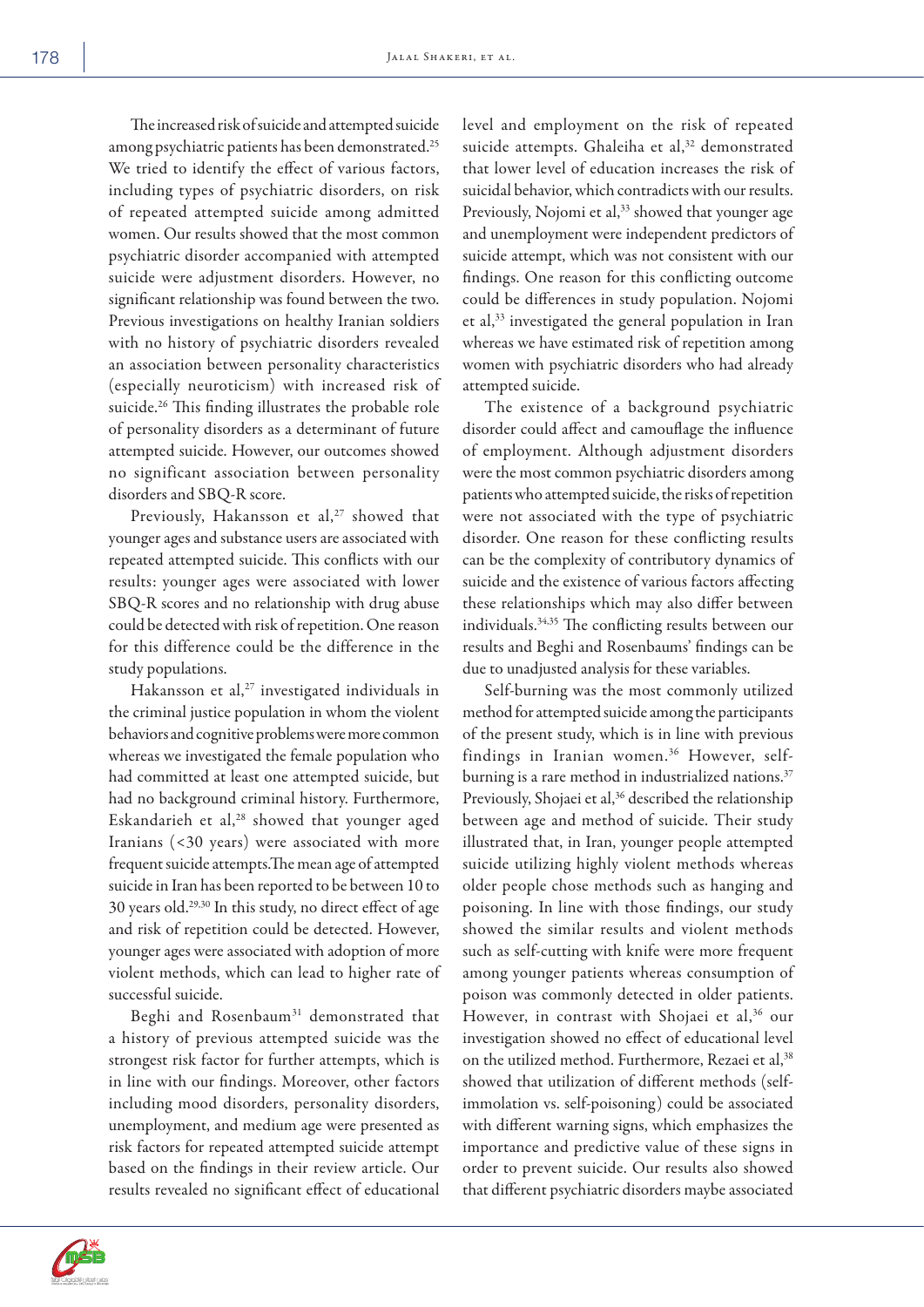with a different preferred method for suicide, which is in line with previous literatures.39

Our study showed that 72% of Iranian women who attempted suicide were at risk for repetition. In this regard, Malakouti et al,<sup>40</sup> demonstrated that 3.3% of the Iranian general population attempt suicide. When comparing our results with those obtained from healthy subjects in Iran, the noticeable higher risk of attempted suicide among women with psychiatric disorders was evident.

The factors that may affect susceptibility toward suicide are numerous. A lower level of social support has been related to higher risk of deliberate selfharm.<sup>41</sup> However we did not evaluate the extent of social support in this study. Other important issues such as cultural and environmental factors were also not addressed. A lack of data to evaluate the effect of socioeconomic status contributed as a major limitation of this study.

# **CONCLUSION**

Our study looked at the prevalence of different psychiatric disorders among Iranian women who attempted suicide, and the risk of repeated attempts was evaluated using the SBQ-R. About 72% of patients had SBQ-R score ≥8 and were considered to be at high risk for repeated attempted suicide. The most common psychiatric disorder among patients who attempted suicide were adjustment disorders. The psychiatric disorder type was not associated with the risk of further attempts. Marital status, educational level, employment, number of previous attempts, substance use, history of suicide among family members, and motivation were also not determinant factors. Drug overdose and self-burning were the two most commonly utilized methods for attempted suicide. Age, type of psychiatric disorder, and marital status were found to be the only determinants of suicide method.

#### *Disclosure*

The authors declared no conflict of interests. The study was financially supported by Kermanshah University of Medical Sciences.

#### references

- 1. Cavanagh JT, Carson AJ, Sharpe M, Lawrie SM. Psychological autopsy studies of suicide: a systematic review. Psychol Med 2003 Apr;33(3):395-405.
- 2. Leon AC, Keller MB, Warshaw MG, Mueller TI, Solomon DA, Coryell W, et al. Prospective study of fluoxetine

treatment and suicidal behavior in affectively ill subjects. Am J Psychiatry 1999 Feb;156(2):195-201.

- 3. Oquendo MA, Kamali M, Ellis SP, Grunebaum MF, Malone KM, Brodsky BS, et al. Adequacy of antidepressant treatment after discharge and the occurrence of suicidal acts in major depression: a prospective study. Am J Psychiatry 2002 Oct;159(10):1746-1751.
- 4. Keyvanara M, Mousavi SG, Karami Z. Social Class Status and Suicide Characteristics: A Survey among Patients Who Attempted Suicide in Isfahan. Mater Sociomed  $2013;25(1):56-59.$
- 5. Anisi J, Majdian M, Mirzamani SM. The factors associated with suicide ideation in Iranian soldiers. Iran J Psychiatry 2010;5(3):97-101.
- 6. Nordentoft M. Prevention of suicide and attempted suicide in Denmark. Epidemiological studies of suicide and intervention studies in selected risk groups. Dan Med Bull 2007 Nov;54(4):306-369.
- 7. Kelly TM, Cornelius JR, Clark DB. Psychiatric disorders and attempted suicide among adolescents with substance use disorders. Drug Alcohol Depend 2004 Jan;73(1):87-97.
- 8. Flensborg-Madsen T, Knop J, Mortensen EL, Becker U, Sher L, Grønbaek M. Alcohol use disorders increase the risk of completed suicide–irrespective of other psychiatric disorders. A longitudinal cohort study. Psychiatry Res 2009 May;167(1-2):123-130.
- Mehlum L. Attempted suicide in the armed forces: a retrospective study of Norwegian conscripts. Mil Med 1990 Dec;155(12):596-600.
- 10. Sadock BJ, Kaplan HI, Sadock VA. Kaplan & Sadock's synopsis of psychiatry: behavioral sciences/clinical psychiatry. 9th Edition. Lippincott Williams & Wilkins, 2002.
- 11. Bannan N. Suicidal behavior and cognitive problem solving therapy: theory, application and review. Ir J Psychol Med 2006;23(1):29-32.
- 12. Sokero TP, Melartin TK, Rytsälä HJ, Leskelä US, Lestelä-Mielonen PS, Isometsä ET. Suicidal ideation and attempts among psychiatric patients with major depressive disorder. J Clin Psychiatry 2003 Sep;64(9):1094-1100.
- 13. Jamison KR. Suicide and bipolar disorder. J Clin Psychiatry 2000;61(Suppl 9):47-51.
- 14. Baillargeon J, Penn JV, Thomas CR, Temple JR, Baillargeon G, Murray OJ. Psychiatric disorders and suicide in the nation's largest state prison system. J Am Acad Psychiatry Law 2009;37(2):188-193.
- 15. Carrigan CG, Lynch DJ. Managing Suicide Attempts: Guidelines for the Primary Care Physician. Prim Care Companion J Clin Psychiatry 2003 Aug;5(4):169-174.
- 16. Tasman A. Lost in the DSM-IV Checklist : Empathy, Meaning, and the Doctor–Patient Relationship. Acad Psychiatry 2002 Mar;26(1):38-44.
- 17. The OCD Collaborative Genetics Association Study (OCGAS) Available at. https://www.nimhgenetics. org/interviews/study16\_66/20101210\_instrument.pdf. Accessed March 15, 2015.
- 18. Osman A, Bagge CL, Gutierrez PM, Konick LC, Kopper BA, Barrios FX. The Suicidal Behaviors Questionnaire-Revised (SBQ-R): validation with clinical and nonclinical samples. Assessment 2001 Dec;8(4):443-454.
- 19. Safa M, Boroujerdi FG, Talischi F, Masjedi MR . Relationship of Coping Styles with Suicidal Behavior in Hospitalized Asthma and Chronic Obstructive Pulmonary Disease Patients: Substance Abusers versus Non- Substance Abusers. Tanaffos 2014;13(3):23-30.
- 20. Sheikholeslami H, Kani C, Kani K, Ghafelebashi H. Repetition of suicide-related behavior: a study of the characteristics, psychopathology, suicidality and negative life events in Iran. Int J Psychiatry Med 2009;39(1):45-62.
- 21. Ghanizadeh A, Nouri SZ, Nabi SS. Psychiatric problems and suicidal behaviour in incarcerated adolescents in the Islamic Republic of Iran. East Mediterr Health J 2012